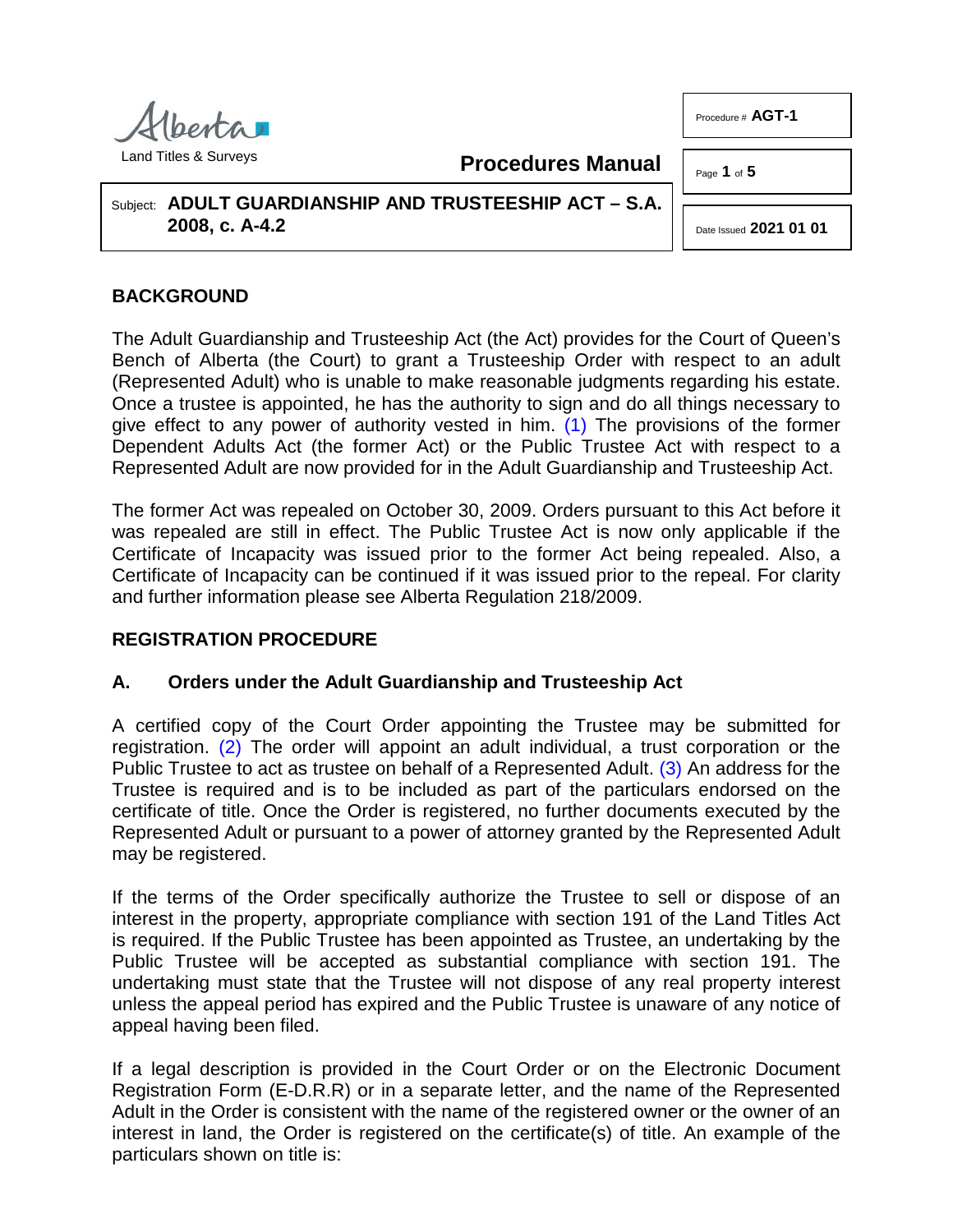"Adult Guardianship and Trusteeship Order Re Joan Smith appointing John Brown, Trustee Re mortgage 832123456 (if applicable)"

<span id="page-1-0"></span>Dower compliance in respect of a Represented Adult requires a court order dispensing with consent [\(4\)](#page-4-3) unless the Adult Guardianship and Trusteeship Act order specifically authorizes the Trustee to complete a dower consent and acknowledgement or a release of dower rights. [\(5\)](#page-4-4)

<span id="page-1-1"></span>[Tariff item 11\(6\)](http://www.servicealberta.ca/pdf/ltmanual/APPENDIXI.pdf) is charged for the registration on the first title and [Tariff item 13](http://www.servicealberta.ca/pdf/ltmanual/APPENDIXI.pdf) is charged for registration on each additional title.

The SPIN2 document type to be used when creating a Document Registration Request (DRR) form is: Order – Endorsement

The code used for registration at Land Titles is: ORDE

## **B. Order in Urgent Cases**

<span id="page-1-3"></span><span id="page-1-2"></span>The Act makes provision for the Court to issue an order in urgent cases. This order only applies to property specified in the order  $(6)$  and does not authorize the trustee to sell, dispose of or encumber the property. [\(7\)](#page-4-6) The order must specify a date for review and possible extension. Therefore an order that provides for extension must be registered prior to expiry. [\(8\)](#page-4-7)

<span id="page-1-4"></span>Tariff items as specified in the above section A are applicable.

## **C. Alternate Trustee**

When making or reviewing the Trusteeship Order, the Court may appoint an alternate trustee who is to assume the office of the trustee on the death of the original trustee without further proceedings, or if authorized in writing by the trustee during the temporary absence of the trustee. [\(9\)](#page-4-8) Once his is effective, his authority is the same as that of the original trustee. Before documents executed by an alternate trustee may be accepted, one of the following must be registered:

- <span id="page-1-5"></span>a) a certified copy of a Court Order appointing the alternate trustee with the request on the E.D.R.R. or in a separate letter that the substitution be affected on the certificate(s) of title.
- b) if the alternate trustee was appointed in the original Order, a death certificate of the original trustee issued by the Vital Statistics Registry, Medical Examiner's Certificate, Cremation Certificate or a Funeral Director's Certificate together with the request as indicated in item a), If the birth or marriage was registered in Alberta you may provide a photocopy in lieu of an original or notarized copy., or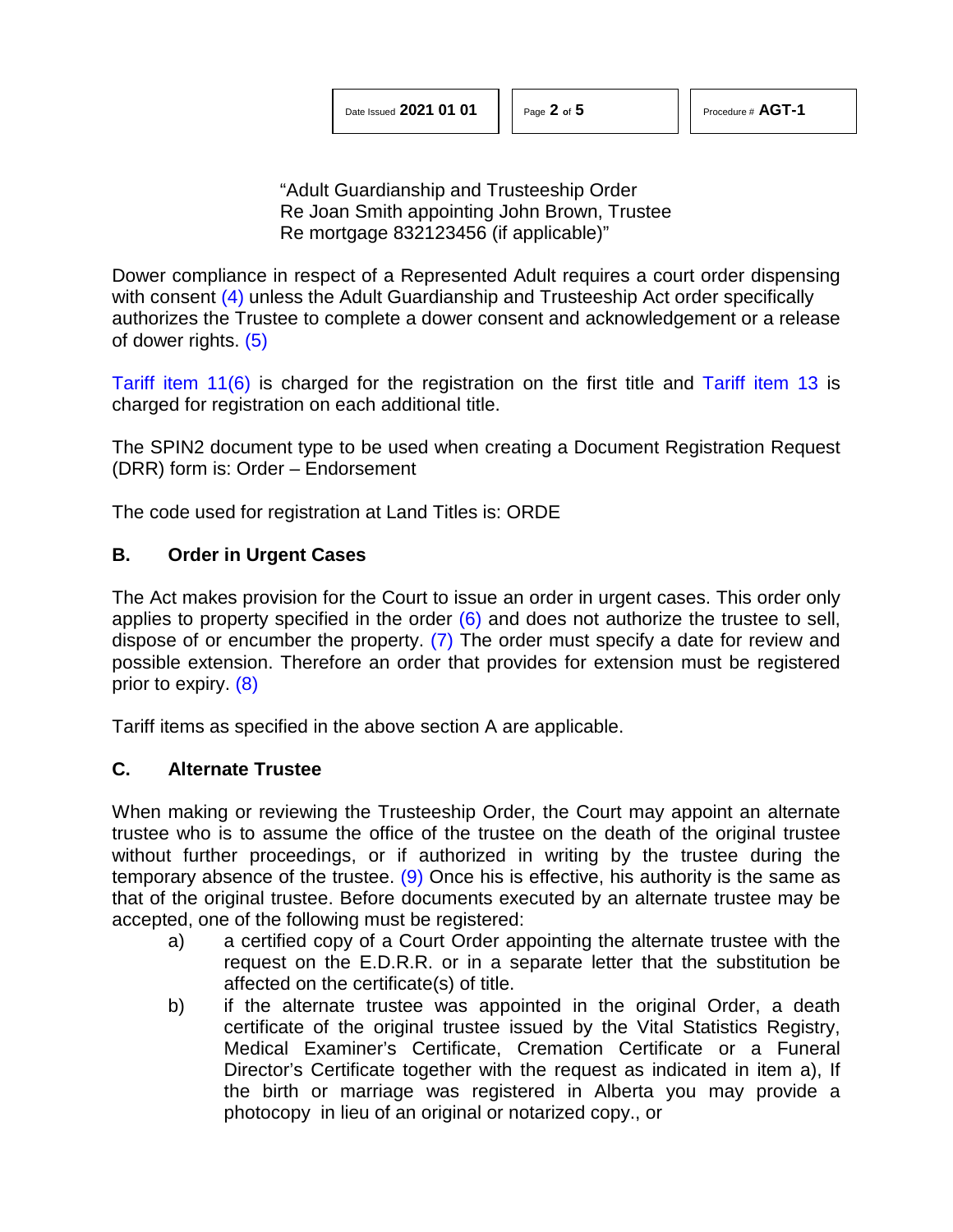c) if the alternate trustee was appointed in the original Order, a notice or letter of authorization signed by the trustee which indicates the period during which the alternate trustee may act as a trustee. Attestation requirements must be complied with.

In respect of items a) and b), the original trustee's name is substituted under authority of the registration number of the further order or death certificate. In the case of the temporary appointment of the alternate trustee, a endorsement with the following particulars is entered on the title(s) in question:

> "Notice of Temporary Appointment of John Smith As Trustee Re 387145678"

The endorsement may be discharged by the registration of a revocation executed by the original trustee, which complies with execution requirements. If the period of appointment indicated in the authorization has expired, the original trustee may apply by written request in a letter or on the E-D.R.R. to have the endorsement of temporary appointment expired. The letter or copy of the E-D.R.R. is given a registration number and registered as a discharge.

[Tariff item 11\(6\)](http://www.servicealberta.ca/pdf/ltmanual/APPENDIXI.pdf) is charged for the registration of the order, notice or letter of authorization. [Tariff item 11\(5\)](http://www.servicealberta.ca/pdf/ltmanual/APPENDIXI.pdf) is charged for the registration of the revocation or request to expire the notice.

The SPIN2 document type to be used when creating a Document Registration Request (DRR) form is: Order – Endorsement

The code used for registration at Land Titles is: ORDE

#### **D. Death of Trustee**

On the death of a trustee and in the absence of an alternate trustee, the Public Trustee, on receiving notice of the death of the trustee, becomes the trustee of the estate of the incapacitated person with the same authority as the former trustee. A letter from the Public Trustee advising of these circumstances with proof of death of the former trustee attached can be registered. The former trustee's name is substituted in the manner outlined above under Alternate Trustee. The Public Trustee continues to be the trustee of the estate until either a new trustee is appointed by the Court or the Court orders the discharge of the Public Trustee. [\(10\)](#page-4-9)

<span id="page-2-0"></span>The SPIN2 document type to be used when creating a Document Registration Request (DRR) form is: Discharge by Order

The code used for registration at Land Titles is: DISO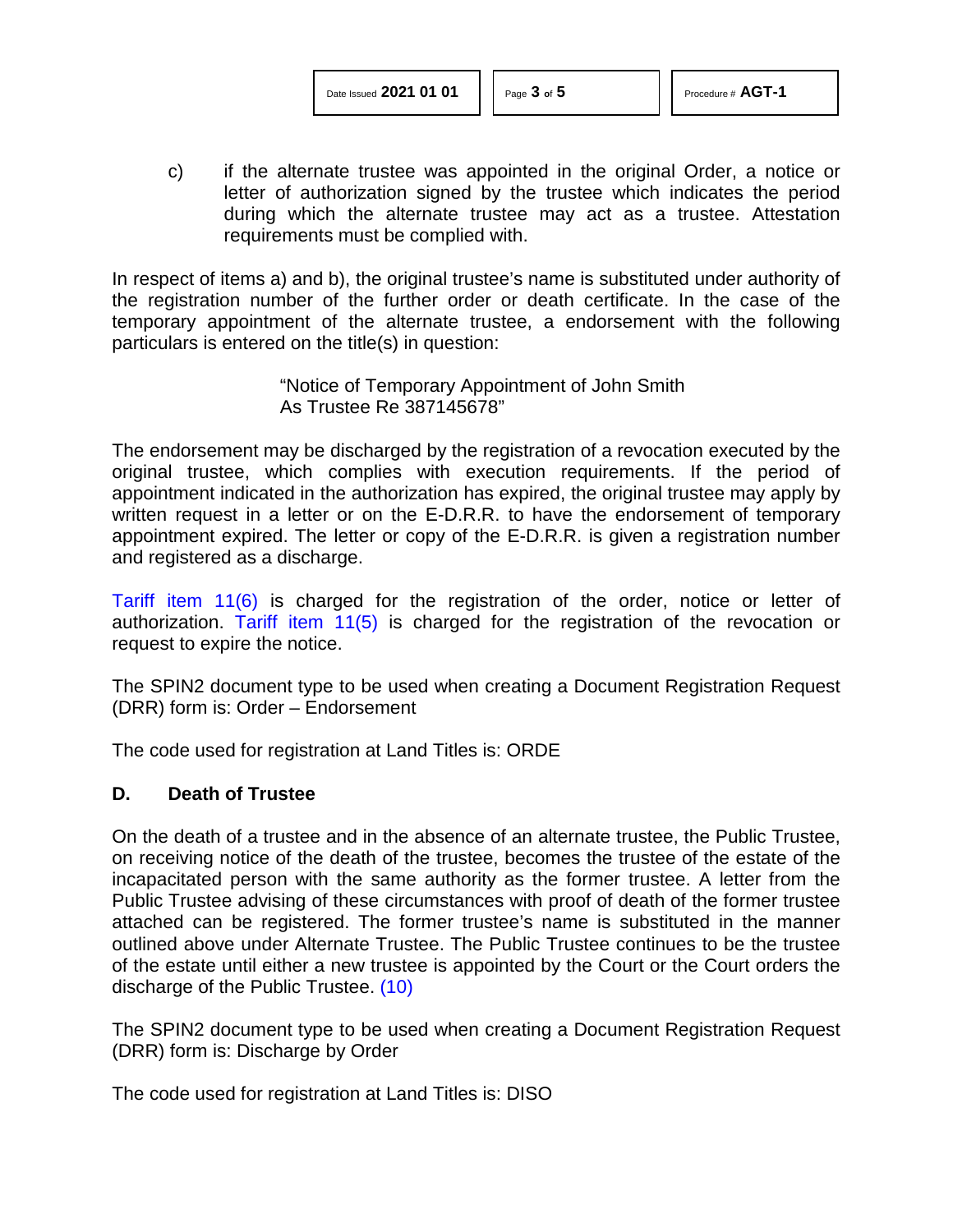<span id="page-3-0"></span>

| Date Issued 2021 01 01 |  |  |  |  |
|------------------------|--|--|--|--|
|------------------------|--|--|--|--|

<span id="page-3-1"></span>

### **E. Death of a Represented Adult**

On the death of a Represented Adult, the trustee's authority continues to preserve and protect the property until the Represented Adult's personal representative exercises authority over the property. [\(11\)](#page-4-10)

### **F. Resealing of Foreign Orders**

Orders issued outside of Alberta (foreign orders) may be resealed on an order of the Court and is of the same force and effect as if it were issued by the Court. The Order must be reviewed to ascertain what powers the trustee has been granted and to ensure general registration requirements are met, including compliance with section 191 of the Land Titles Act.

Tariff items specified in section A are applicable.

### **G. Discharge**

An Order may be discharged upon the registration of:

- a) a certified copy of a Court Order discharging the trustee [\(12\)](#page-4-11)
- b) a transmission application by the personal representative of a deceased Represented Adult, or
- c) other evidence of the death of the Represented Adult, such as a statutory declaration accompanied by a Death Certificate, Funeral Director's Certificate or a letter from the Public Trustee advising of the death of an Represented Adult for whom the Public Trustee acted.

[Tariff item 11\(5\)](http://www.servicealberta.ca/pdf/ltmanual/APPENDIXI.pdf) is charged for the first registration and [Tariff item 13](http://www.servicealberta.ca/pdf/ltmanual/APPENDIXI.pdf) is charged for registration on each additional title.

The SPIN2 document type to be used when creating a Document Registration Request (DRR) form is: Discharge by Order

The code used for registration at Land Titles is: DISO